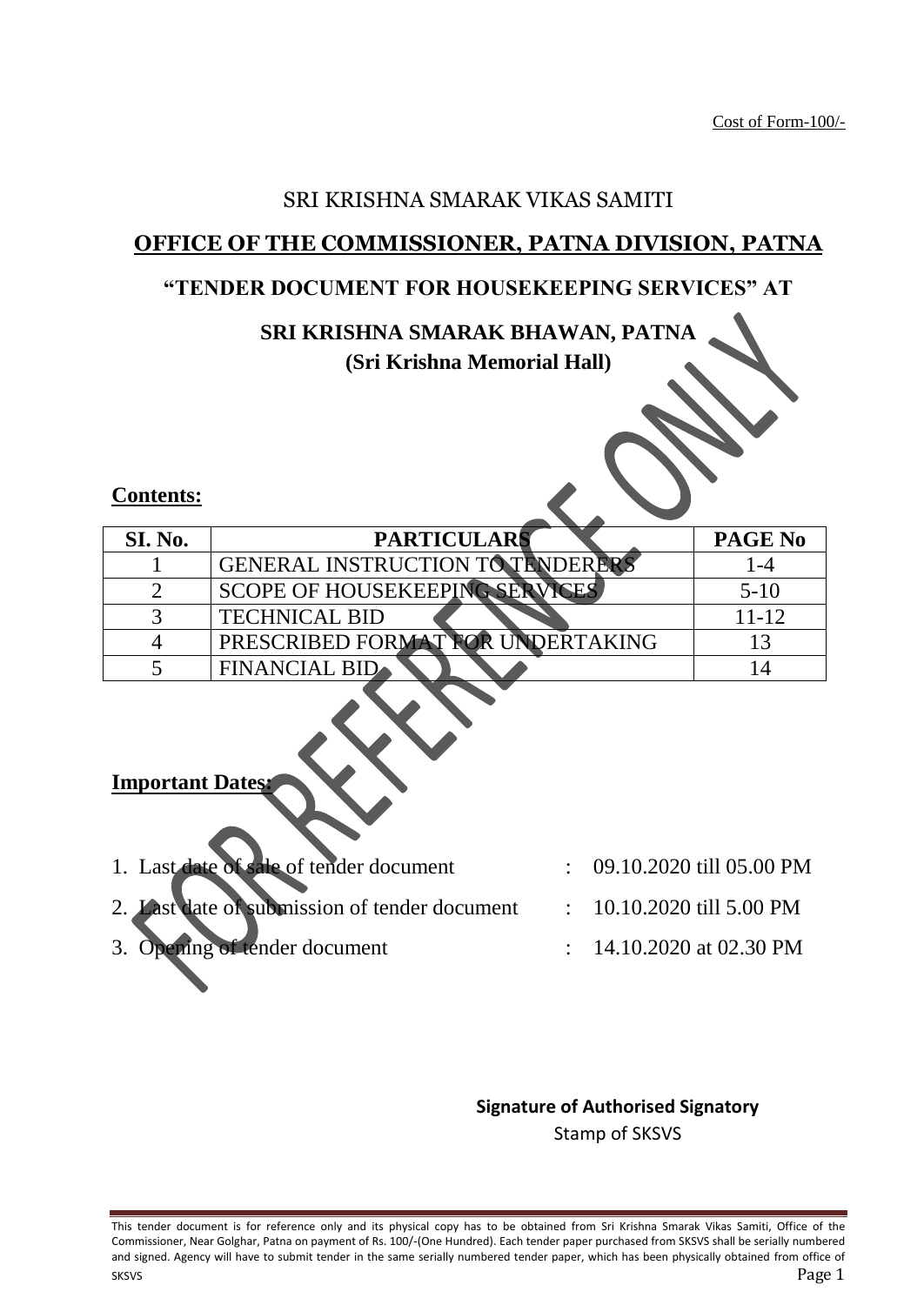## **GENERAL INSTRUCTIONS TO TENDERERS**

- 1. The Commissioner, Patna Division-cum-Chairman, Sri Krishna Smarak Vikas Samiti, Patna invites sealed tender from the interested reputed Company/Firm/ Agency for providing Housekeeping Services with modern equipments and best quality manpower for **Sri Krishna Smarak Bhawan (Sri Krishna Memorial Hall)** and their campus at Patna for eleven (11) months with minimum primary criteria as follows :
	- a. The company/firm/agency must be having a minimum of three (3) years experience in providing housekeeping services (cleaning, housekeeping services) in Govt. Office/PSUs and other major institutions.
	- b. Company's turnover should be minimum Rs. 50,00,000/- (Fifty lakh) per annum for each year during last three years (2016-17, 2017-18 and 2018-2019).
	- c. Company/firm/agency must provide photo copy of Pan Card & GST Registration.
	- d. An Earnest Money Deposit (EMD) of Rs. 35,000.00 (Rs. Thirty Five Thousand only) in the form of demand draft/Bankers cheque in favour of Sri Krishna Smarak Vikas Samiti payable at Patna must be enclosed with Technical bid, without which tender will be summarily rejected.
- 2. Tender document containing details about NIT, General Guidelines, Qualification criteria, Scope of housekeeping work, Term & Conditions and Technical & Financial bid can be purchased from Sri Krishna Smarak Vikas Samiti, Office of Commissioner, Patna Division, Patna on all working days, in office hours on or before 09.10.2020 till 05.00 PM by paying a non refundable fee **Rs 100/- (One Hundred)** on money receipt.
- 3. Completed Bid in all respect must be dropped at the Sri Krishna Smarak Vikas Samiti, Office of Commissioner, Patna Division, Patna with all enclosure duly signed on every page by tenderer or his authorized representative, on 10.10.2020 before 05.00 PM. Bidder should read this document carefully and visit the work site before filling in and submitting the tender. Proforma-I (Technical bid) and Proforma-II (Financial bid) should be filled completely, in all respect.
- 4. Tenders should be submitted by the tenderer, in one sealed envelope super scribed as **"Tender for Housekeeping Services" for Sri Krishna Smarak Bhawan (Sri Krishna Memorial Hall) Patna"**containing two separate sealed envelopes. One for Technical bid in Proforma-I (Super scribed as **"Technical Bid"**) and another for financial bid in Proforma-II (**"Financial Bid"**) and addressed to Sri Krishna Smarak Vikas Samiti, Office of Commissioner, Patna Division, Patna.

This tender document is for reference only and its physical copy has to be obtained from Sri Krishna Smarak Vikas Samiti, Office of the Commissioner, Near Golghar, Patna on payment of Rs. 100/-(One Hundred). Each tender paper purchased from SKSVS shall be serially numbered and signed. Agency will have to submit tender in the same serially numbered tender paper, which has been physically obtained from office of SKSVS Page 2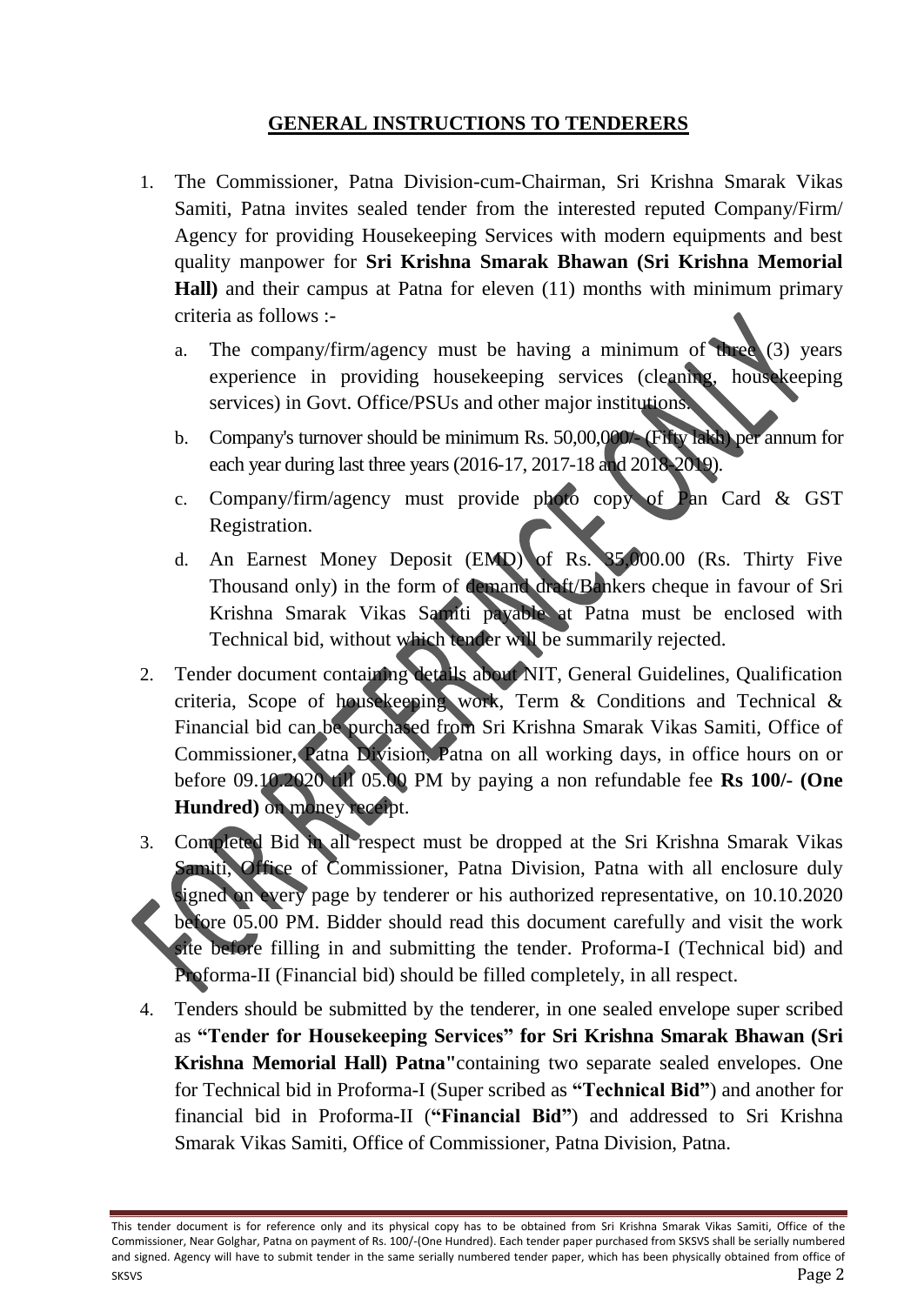- 5. EMD will be forfeited, if bidder withdraws his bid after submission. EMD shall be returned after finalisation of bidding process.
- 6. Corrections, overwriting, alteration and whiteners should be avoided. If needed that part should be circled and duly full signed by the bidder.
- 7. Conditional Tender will be summarily rejected. Incomplete bid will be summarily rejected.
- 8. All matter concerned with this shall be governed by the Indian law both substantive and procedural, in the jurisdiction of High Court, Patna.
- 9. The Company/Firm/Agency must have a Minimum of Three years experience in Providing Housekeeping services (Cleaning, Maintaining, Operating, Providing skilled technical services) in modern Auditorium, Conference hall, Modern office, buildings, commercial complex and corporate office and its campus of same or larges area/capacity.
- 10. The Tender papers and all enclosures (on every page) must be signed separately by each partner of the firm or by a person holding a power of attorney authorizing him/her to do so. Such power of attorney should be produced along with the tender and it must also disclose that the firm is registered under the Indian partnership Act.
- 11. Housekeeping services may further be extended on satisfactory performance and mutual consent on same terms and conditions on yearly basis for another two years.
- 12. SKSVS reserves the right to verify the claims made by the Bidders and to carry out the capability assessment of the Bidders and the SKSVS decision shall be final in this regard. SKSVS may, in its absolute discretion, waive any of the conditions and/or requirements in the TENDER in respect of any or all of the bidders.
- 13. Compliance of all statutory laws/labour laws (minimum wages, EPF/PF, ESI etc.) is to be made by agency only and SKSVS has no obligation on the same.

## **1. RATES AND PRICE**

- 1.1 Bidders should quote the rates in the format given at Proforma-I (financial bid). Incomplete bids will summarily be rejected. All corrections and alterations in the entries of tender papers will be signed in fully by the Bidder with date.
- 1.2 The bidders must quote the rates inclusive of all Govt. taxes.
- 1.3 The Agency shall be selected after fulfilling the terms & conditions of the technical bid and the bidder who offers the lowest amount (**L1**) will qualified and selected.
- 1.4 No additional freight or any other charges etc, would be payable.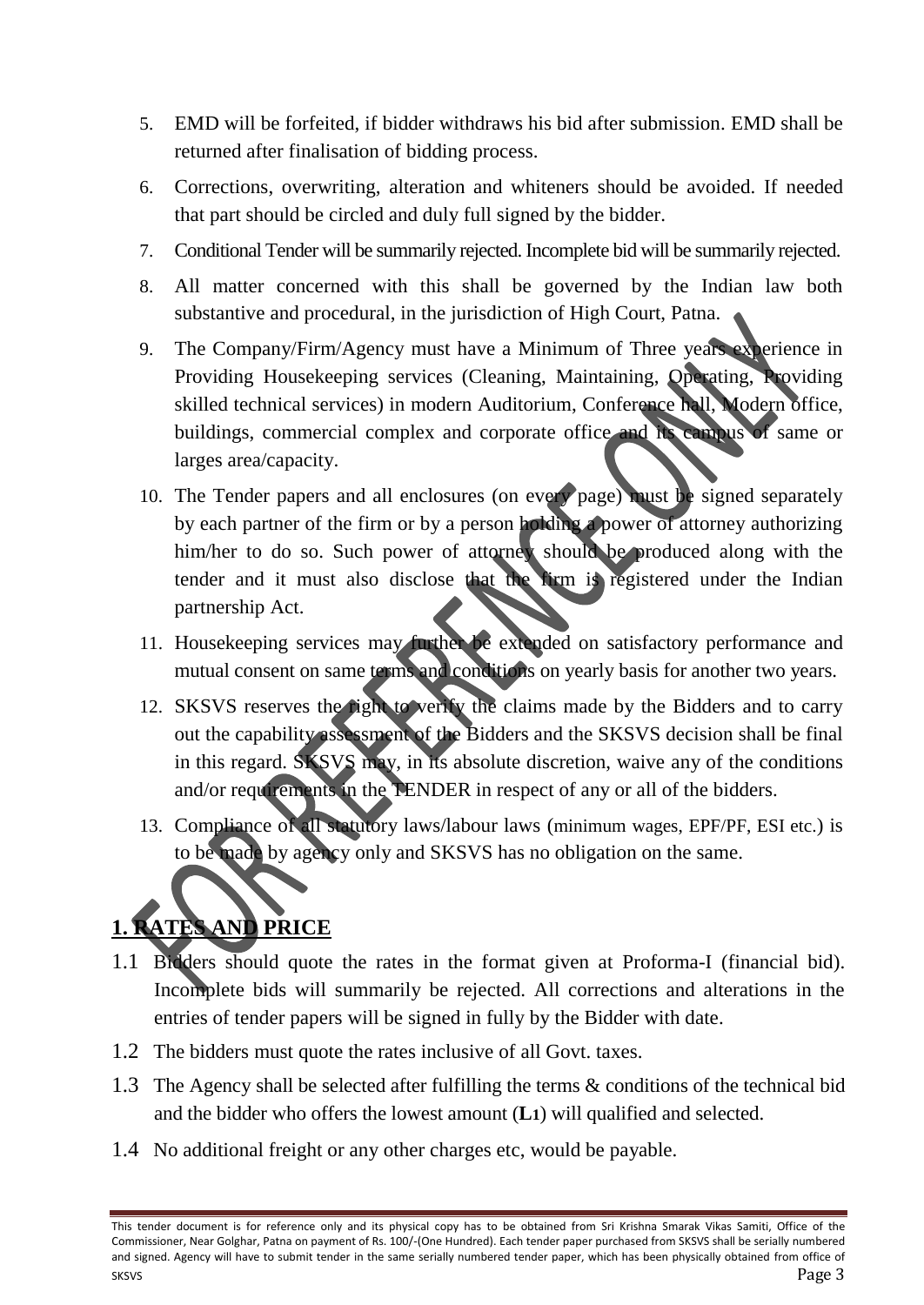## **2. TERMS OF PAYMENT**

Payment shall normally be released on a monthly basis within a fortnight after the presentation of bill and upon approval of the Sri Krishna Smarak Vikas Samiti that the services provided during the month are satisfactory.

SKSVS will deduct tax at source and all other statutory taxes/charges etc. as applicable from time to time to the amount payable to the agency.

## **3. DEDUCTIONS FOR EXCEPTIONS**

- 3.1 If at any stage it is felt by Chairman/Officer Incharge of Sri Krishna Smarak Vikas Samiti, Patna that the cleaning works are not as per laid down parameters, office reserve the right to order suitable reduction in payment.
- 3.2 **Termination of Contract :** Sri Krishna Smarak Vikas Samiti reserve all the rights to terminate the contract at any time without assigning any reason after giving one (1) month notice.

## **4. APPLICABLE LAW AND JURISDICTION**

All matters connected with this shall be governed by the Indian law both substantive and procedural, for the time being in force and shall be subject to the exclusive jurisdiction of Courts at Patna.

- 1. No alternative offer shall be considered.
- 2. Commissioner, Patna Division, Patna-cum-Chairman, Sri Krishna Smarak Vikas Samiti, Patna reserves the right to annul the bidding process at any time prior to award of contract including rejection of any or all bids after the same have received, without hereby incurring any liability to the affected bidder or any obligation to inform the affected bidder/s on the ground of Sri Krishna Smarak Vikas Samiti Vikas Samiti action.
- 3. Commissioner, Patna Division, Patna-cum-Chairman, Sri Krishna Smarak Vikas Samiti, Patna reserves the right to accept/reject any bid and to cancel the bidding process at any time and reject all bids, at any time prior to placement of order, without, thereby incurring any liability.
- 4. Any clarification on the documents may be obtained form-

*Secretary to Commissioner, Patna Division -cum-Officer Incharge, Sri Krishna Smarak Vikas Samiti, Patna.*

5. Afterward of Letter of Award (LOA), the firm/agency is required to enter into a agreement with Sri Krishna Smarak Vikas Samiti, Office of the Commissioner, Patna Division, Patna on terms & conditions as detailed in the tender document.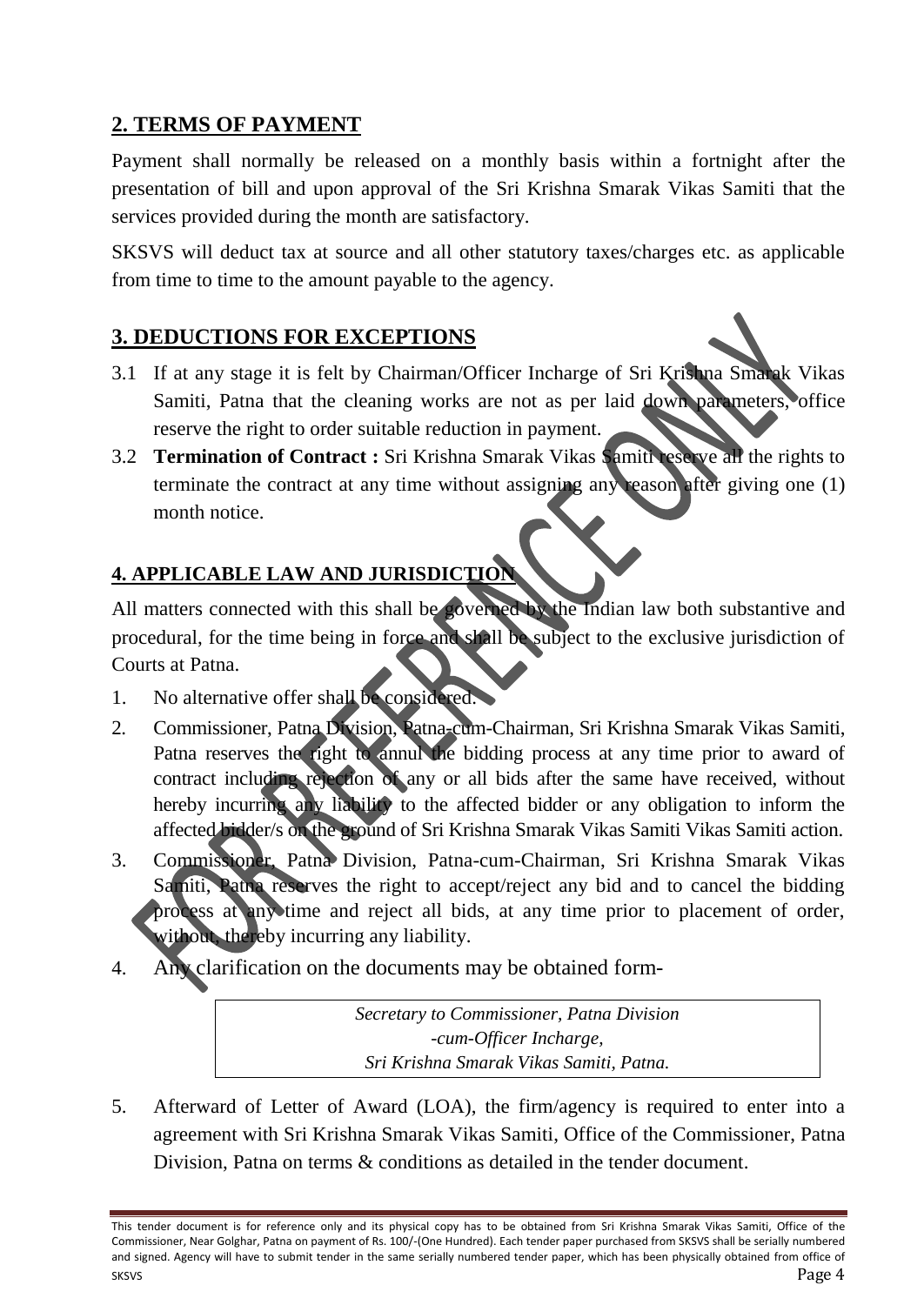- 6. Successful Bidder shall have to deposit bank security/demand draft of Rs. 2,00,000/- (two lakh) as performance guarantee at the time of signing of agreement for the assigned work.
- 7. **Penalty for non-performance :-** SKSVS would make regular assessment of the performance of the agency for the work assigned and at its own discretion may make suitable and appropriate deductions in the monthly payment as per the laid down parameters of the work performed by the agency. If the work performed is found unsatisfactory, SKSVS may debar/blacklist the agency and can award the work at the L1 rate, to the agency having quoted the L2 rate. In case the next agency after having awarded the work, refuses to undertake work or performs unsatisfactorily, SKSVS would go in for the re-tender.
- 8. The Agency shall ensure cleanliness at all times. The Agency shall put in place relievers (in the ratio 6:1) as would be required for the housekeeping staffs working for 26 days in a month. The rate quoted by the agency shall include additional relieving charges of 16.6 % of the rate as well.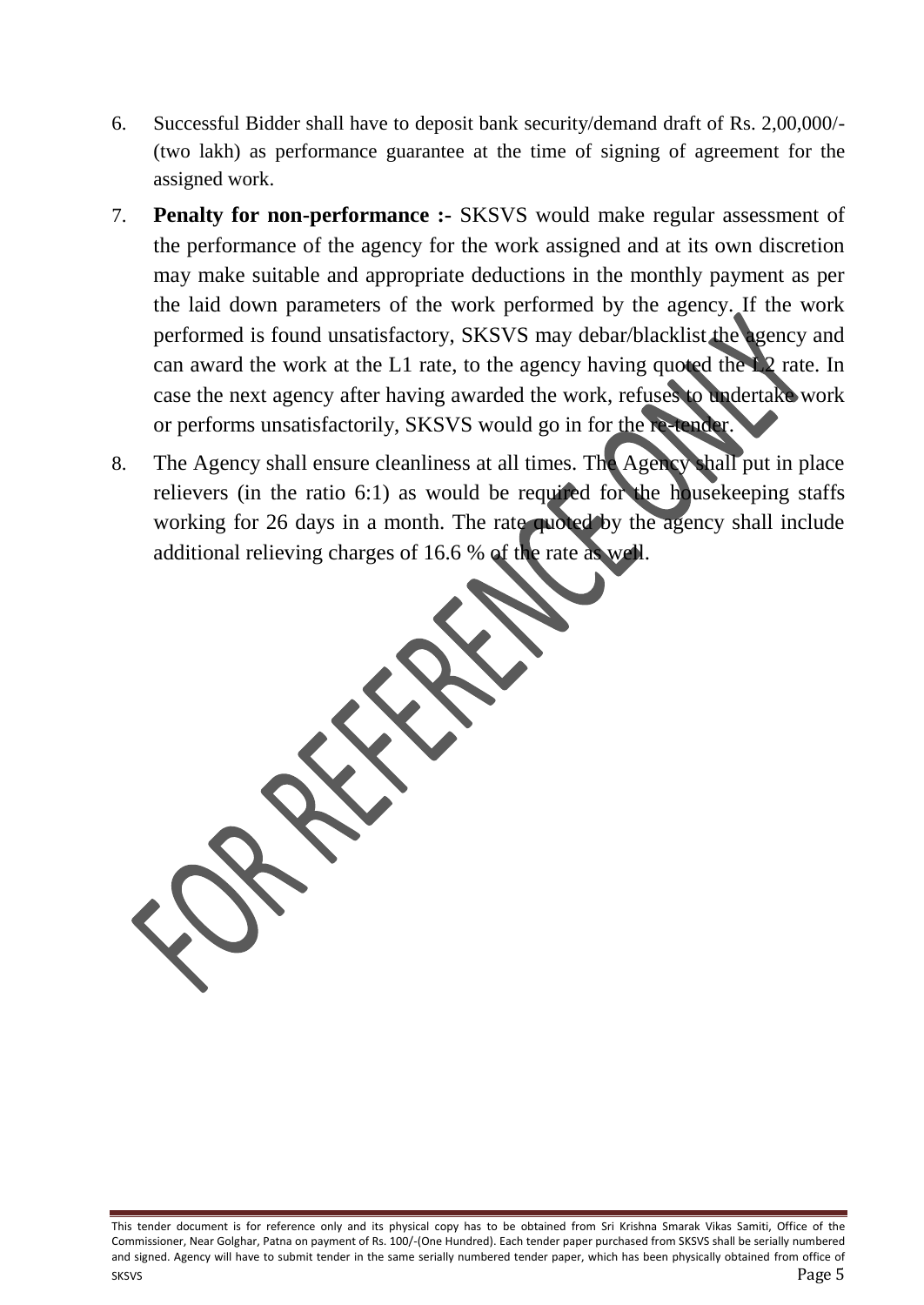## **SCOPE OF HOUSEKEEPING SERVICES**

Housekeep and cleaning work will be done on all days of the week.

#### 1. **Areas of Buildings and Campus:**

(a) Sri Krishna Smarak Bhawan (SKM Hall), Patna and its Campus Area.

- 2. **Housekeeping work:** Broadly the housekeeping work may be sub-divided into following services.
	- (i) General Housekeeping (Cleaning Inside the building & outside the campus)
	- (ii) Horticulture Services (Care for garden, plants indoor & outdoor)

#### 3. **Minimum number of Equipments Required:**

- a) Grass cutting machines 1 Nos.
- b) Vaccum- wet/dry cleaners 1 Nos.
- c) Single disc Scrubbers
- d) Hand held Trolley
- e) Hand held Vehicle Carriages  $\sim$  1 Nos. for garbage disposal.

Number and type of equipments may be increased by agency as per their requirement.

## 4. **Guidelines for General Housekeeping work and broad details of scope work:**

- 4.1 The Service providers is expected to complete cleaning, dusting, mopping etc. of entire building and it's campus including Main Auditorium, Meeting halls, Programme halls, Officer Chambers, Control Rooms, Common Areas, Staircases, Corridors, Toilets, Terrace, Open campus, Streets, Gardens, Parking areas etc. at least once or more in a day as required.
- No harm to the existing structure, fittings, finishes, furniture, fixings, apparatuses, etc. should be done due to bad workmanship, inferior quality of cleaning apparatus used, inferior quality of cleaning agent used, wrong Cleaning process, Mishandling etc. Special care required for specialized type of materials, like laminated wooden flooring, vinyl flooring, specific laminates, paintings and important things. For special materials like vertical blinds, Roller blind, wooden blind, curtains, glass partition, special wall tiles, fabric of chairs etc specialized treatment/cleaning process must be adopted.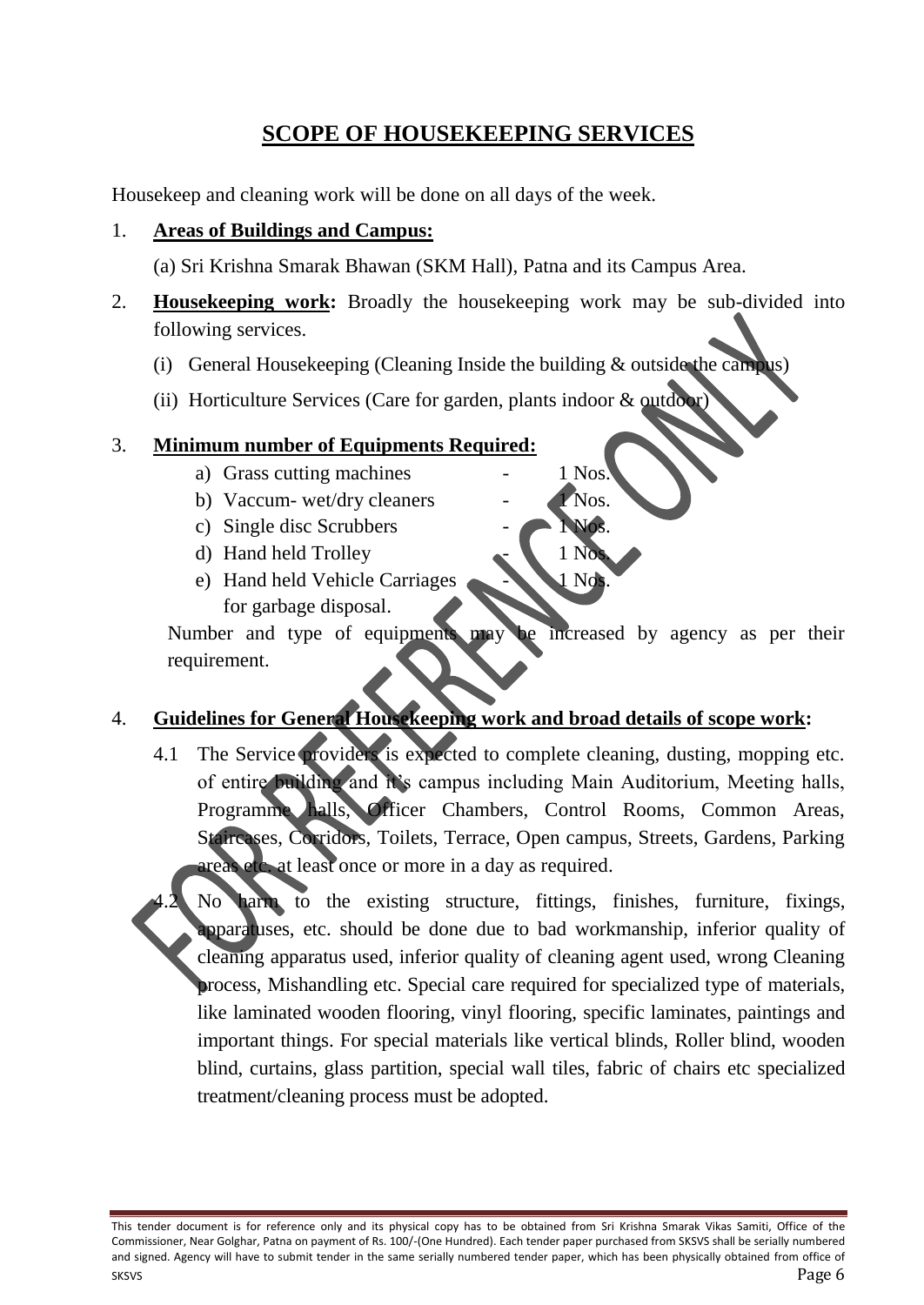- 4.3 Services will also include skilled Managerial Workforce to manage the Housekeeping work.
- 4.4 Toilets in all the floors including toilets in chambers are to be cleaned thoroughly with disinfectants in the morning and later as required.
- 4.5 During the conference and meeting, frequency of cleaning of common areas and toilets will have to be increased to achieve the clear lines.
- 4.6 For maintenance and housekeeping work best quality material like phenyl, Colins, Lizol and other disinfectants etc. and best quality machinery/ equipments will be used.
- 4.7 Entire terrace area to be cleaned and to be monitored in respect to stagnation of water, blockage of drain inlet/outlets etc.
- 4.8 Cleaning covers, Floor, Doors, windows, Glass, Showcases, table, chair, walls, stair, furniture, brass fittings, In house plants, flower pot & etc.
- 4.9 Disposal of garbage after event on daily basis to a place duly designated for this by Patna Municipal Corporation.
- 4.10 Cleaning of campus also covers drain, sewerage system, rain water pipes, manholes, etc. as required.
- 4.11 Housekeeping staff should be trained for emergency operation like Fire, earthquake, etc. Such drill should be made for awareness and knowledge on monthly basis.
- 4.12 All the housekeeping staffs will be well and neatly dressed in specified uniforms as approved by Sri Krishna Smarak Vikas Samiti, Patna. No staff will be allowed to work without uniform.
- 4.13 Services like water supply, rain water drains, sewer systems, etc. will be required to be maintained. Topping up of the overhead water tanks daily/regularly, cleaning of overhead tanks quarterly, cleaning the rain water drains, sewer system and chambers at regular intervals.
- 4 Control of Rats/ Mosquitoes by spraying/fogging is required to be done on regular basis at least once in every month.
- 4.15 Naphthalene balls, air purifier, toilet rolls/paper rolls and liquid soap are to be provided by the agency to ensure continuous availability of these materials in requisite place/container.
- 4.16 Removal of beehives and cobwebs/honey webs from the office building and its premises.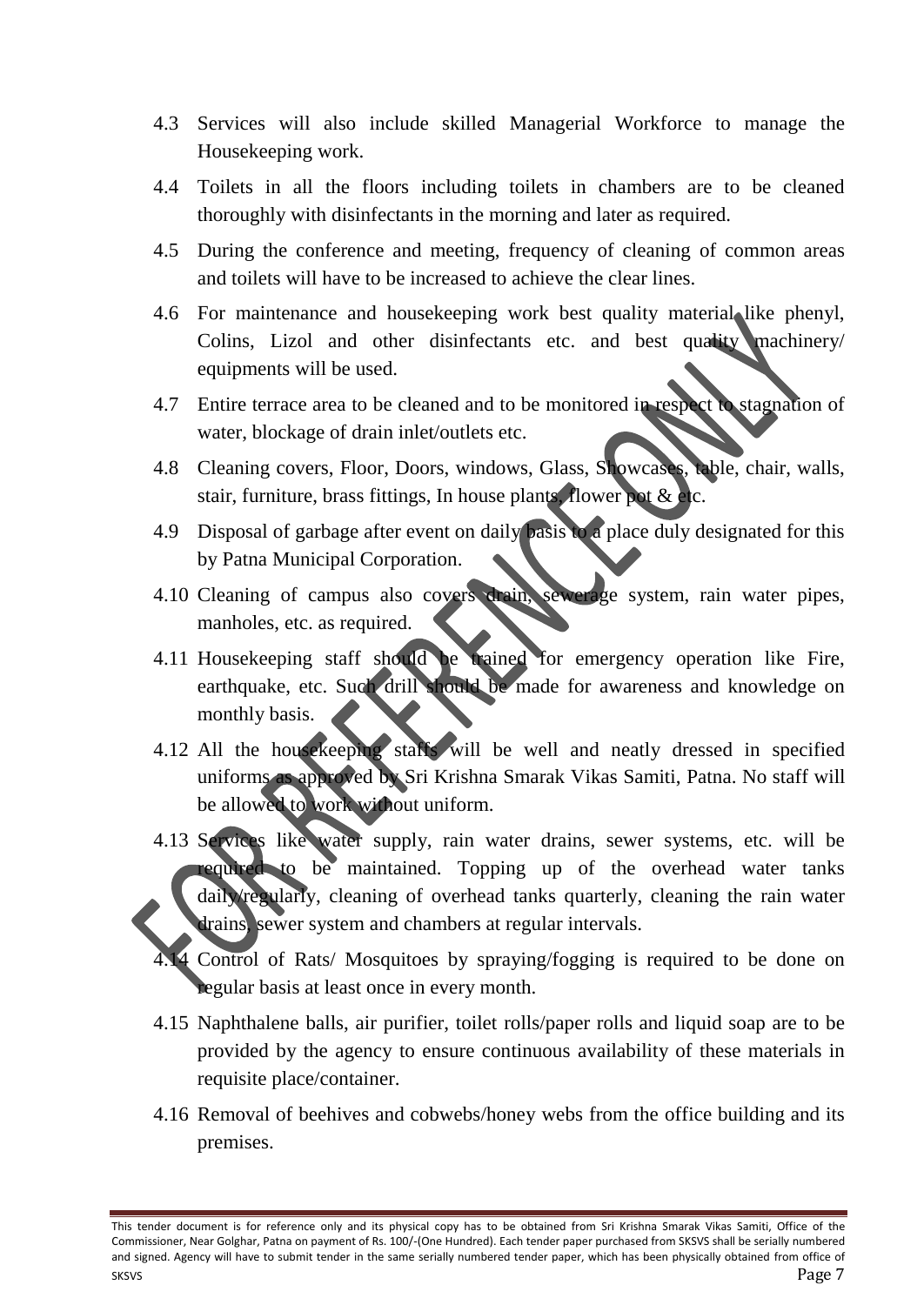- 4.17 Cleaning and sweeping of open area including balconies and roof tops, stairs with brooms.
- 4.18 Proper registers/records for the jobs carried out on daily, weekly, fortnightly and monthly basis will be maintained by the Supervisor of the bidder.
- 4.19 Cleaning and dusting of entire furniture, partitions, wooden cabin walls, railings, doors, windows venetian blinds, racks, sofas, curtains, wall, mounted fans etc. with day/wet cloth, feather brush and duster.
- 4.20 Lifting carrying and disposing the dead bird's, animals, rats, insect's etc. if found in and around the office building.
- 4.21 Clearing of any choking's in the drainages, chambers etc.
- 4.22 The bidder should possess or procure needful infrastructure, gadgets and other material required for smooth housekeeping services. No additional cost towards this will be borne by Samiti.
- 4.23 Successful bidders will have to provide detailed plan of Action of all Staff/Supervisor along with police verification before agreement within 15 days (and after award of work). Failure to do so will be summarily lead to rejection of work award.
- 4.24 There will not be extra payment for maintenance/housekeeping for any kind of functions organised in these buildings beyond office hours.
- 4.25 The agency shall comply with the statutory provisions of Contract Labour (Regulation & Abolition) Act, 1970; Employees State Insurance Act 1948; Workman's Compensation Act, 1923; Payment of Wages Act, 1936; The Employees Provident Fund (and Miscellaneous Provisions) Act, 1952; Payment of Bonus Act, 1965; The Minimum Wages Act,1948 with all amendments.
- 4.26 Bidder must employ adult and efficient labour only. Employment of child labour will lead to the termination of the contract. The successful bidder shall engage only such workers, whose antecedents have been thoroughly verified including character and other formalities.
	- 4.27 Compliance of all statutory laws/labour laws is to be made by the agency only and SKSVS has no obligation of the same.

#### **5. Horticulture Services:**

- 1. Maintenance, manuring, seeding and Beautification of lawn and garden.
- 2. Watering the plants and flower pots.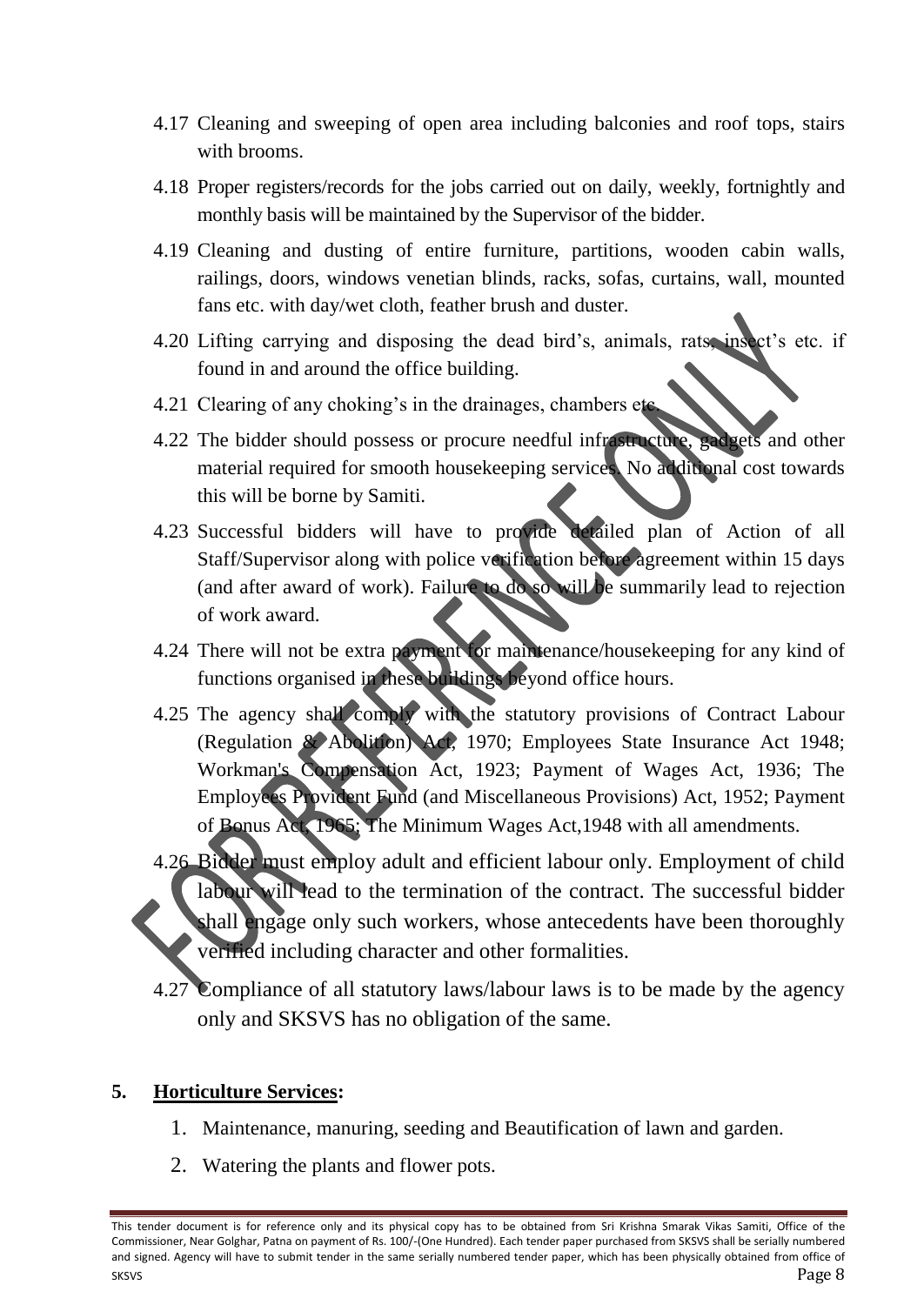- 3. Trimming & Maintenance of decorative of garden and lawn.
- 4. Improvement of ambiance/greenery in the campus.

#### **6. Overall Management:**

The required number of general housekeeping staff has to be **at least 18 (Seventeen staff and one supervisor)** in numbers (including Gardener, Sweeper and other manpower. The bidders have to perform specified work out and it may increase/decrease the staff and must able to manage/arrange for adequate supervision to get best results. Bidders must visit the site/campus and must understand the nature and scope of work to be performed their technical bid.

The bidder must employ adult and skilled labour only. Employment of child labour will lead to the termination of the contract. The successful bidder shall engage only such workers, whose antecedents have been thoroughly verified including character and other formalities.

The bidder shall ensure that all the workforce deployed wear uniform as approved by Samiti while on duty.

## **7.** Evaluation of work Performed

SKSVS on a regular basis would evaluate the performance of the Agency as laid down in the scope of work. SKSVS would make regular assessment of the performance of the agency for the work assigned and at its own discretion may make suitable and appropriate deductions in the monthly payment as per the laid down parameters/ scope of work of the work performed by the agency. If the work performed is found unsatisfactory, SKSVS may debar/blacklist the agency and can award the work at the L1 rate, to the agency having quoted the L2 rate. In case the next agency after having awarded the work, refuses to undertake work or performs unsatisfactorily, SKSVS would go in for the re-tender.

This tender document is for reference only and its physical copy has to be obtained from Sri Krishna Smarak Vikas Samiti, Office of the Commissioner, Near Golghar, Patna on payment of Rs. 100/-(One Hundred). Each tender paper purchased from SKSVS shall be serially numbered and signed. Agency will have to submit tender in the same serially numbered tender paper, which has been physically obtained from office of SKSVS Page 9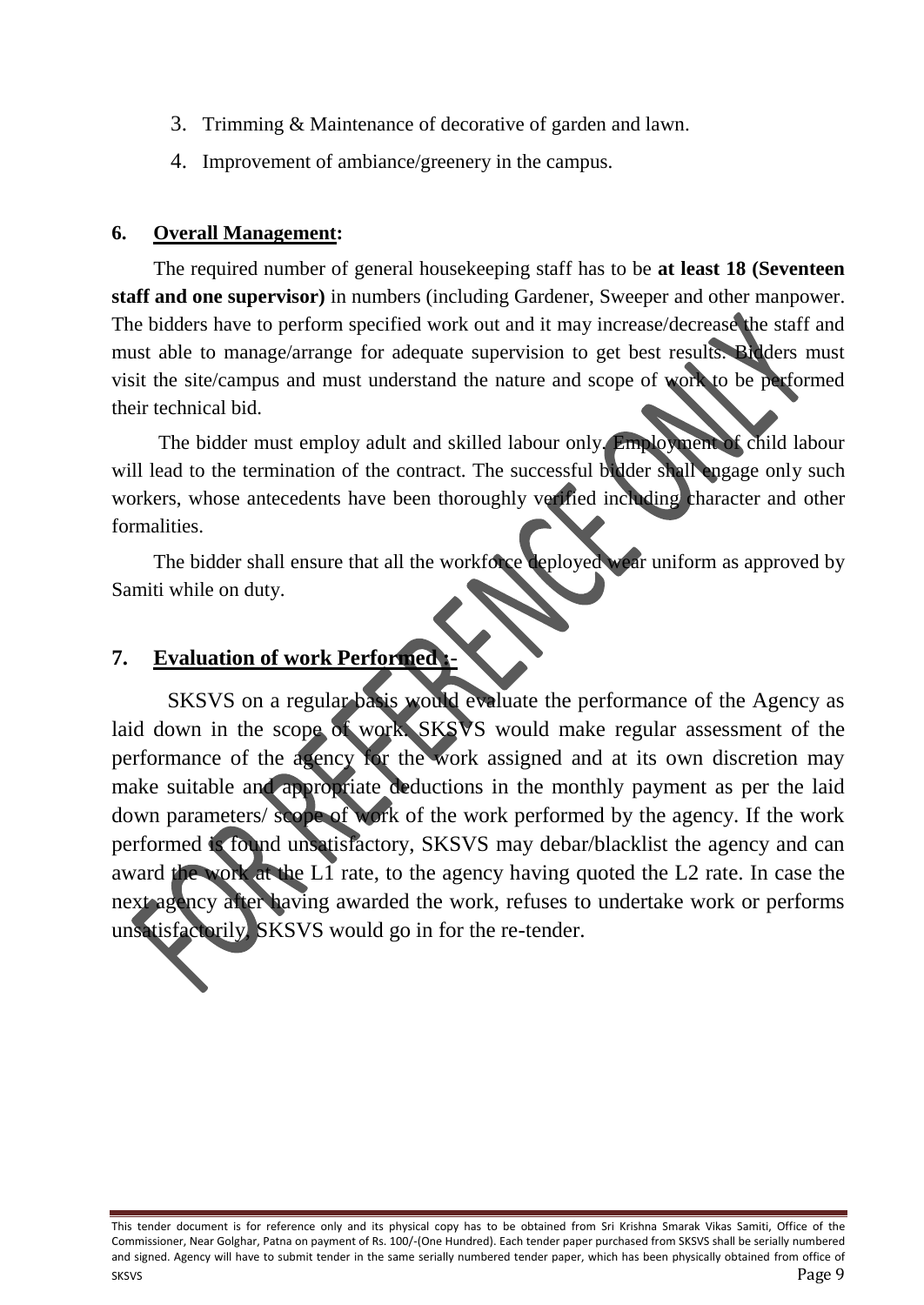## **8. Housekeeping : Frequency of cleaning of major items.**

## **A. Daily Jobs**

| Sl. No.        | <b>Work Details</b>                                                                                                                                                 | <b>Remarks</b>                                                                                 |
|----------------|---------------------------------------------------------------------------------------------------------------------------------------------------------------------|------------------------------------------------------------------------------------------------|
| $\mathbf{1}$   | Cleaning, Dusting, moping (Dry & wet) of Main<br>Auditorium, Meeting Rooms, VIP Rooms and Other<br>Room sand all interior parts.                                    | Frequency may be<br>increased as per<br>requirement                                            |
| 2              | Cleaning of toilets with phenol, bathrooms, doormats, Toilets to be cleaned Three<br>emptying dustbins etc.                                                         | days and more as per.                                                                          |
| 3              | Cleaning of campus, disposal of garbage etc.                                                                                                                        | Daily                                                                                          |
| $\overline{4}$ | Watering plants indoor & outdoor, garden etc.                                                                                                                       | Daily                                                                                          |
| 5              | Cleaning of corridors staircases and common area<br>with phenol in the morning and with plain water<br>continuously.                                                |                                                                                                |
| 6              | Collection of waste paper from rooms, waste paper,<br>baskets, lobbies and putting in bags at the specified<br>location.                                            |                                                                                                |
| 7              | Cleaning of carpets by soft brush.                                                                                                                                  |                                                                                                |
| 8              | To clean glass panes on doors, windows $\&$ partitions<br>with soap/cleaning agent.                                                                                 |                                                                                                |
| 9              | Cleaning/removal of any type of stains of ink etc.<br>from the building premises and staircases.                                                                    |                                                                                                |
| 10             | Rooms fresheners in all office area to be used in the<br>morning. Room freshener should be of ISI Marks or<br>of standard Mark.                                     |                                                                                                |
| 11             | Spray of scented Mosquito and cockroach killer on all Special scanted purifiers<br>floors as and when required, Mosquito/cockroach<br>killers shall be of ISI mark. | shall be sprayed at least<br>twice daily in all rooms,<br>cabins, bathrooms,<br>reception etc. |
| 12             | Cleaning doors, furniture, glass door, carpet windows<br>etc.                                                                                                       |                                                                                                |
| 13             | As directed by the Samiti.                                                                                                                                          |                                                                                                |

This tender document is for reference only and its physical copy has to be obtained from Sri Krishna Smarak Vikas Samiti, Office of the Commissioner, Near Golghar, Patna on payment of Rs. 100/-(One Hundred). Each tender paper purchased from SKSVS shall be serially numbered and signed. Agency will have to submit tender in the same serially numbered tender paper, which has been physically obtained from office of SKSVS  $\qquad$   $\qquad$   $\qquad$   $\qquad$   $\qquad$   $\qquad$   $\qquad$   $\qquad$   $\qquad$   $\qquad$   $\qquad$   $\qquad$   $\qquad$   $\qquad$   $\qquad$   $\qquad$   $\qquad$   $\qquad$   $\qquad$   $\qquad$   $\qquad$   $\qquad$   $\qquad$   $\qquad$   $\qquad$   $\qquad$   $\qquad$   $\qquad$   $\qquad$   $\qquad$   $\qquad$   $\qquad$   $\qquad$   $\qquad$   $\qquad$   $\qquad$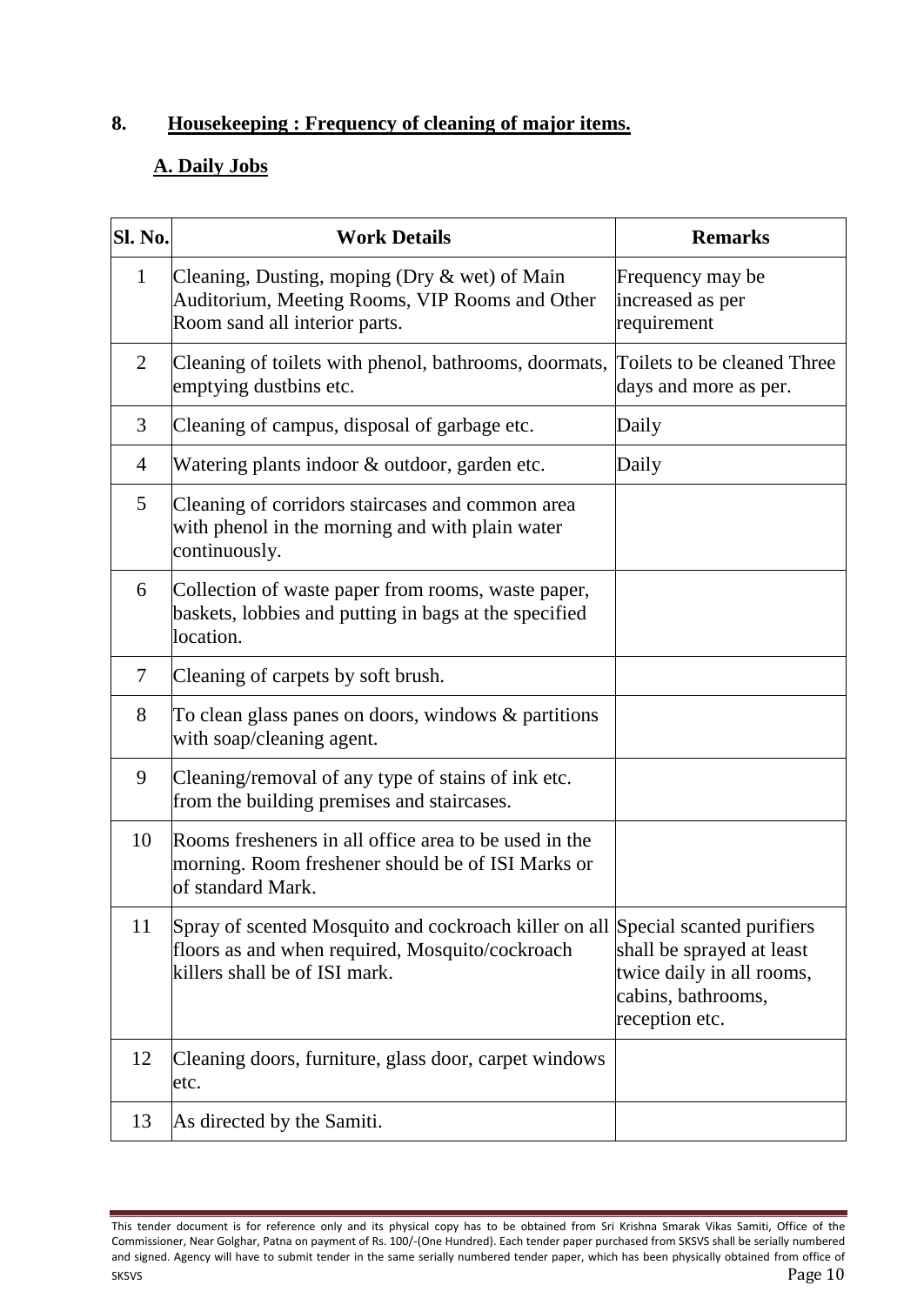## **B. Weekly Jobs**

| Sl. No.        | <b>Work Details</b>                                                                                                                                                           | <b>Remarks</b> |
|----------------|-------------------------------------------------------------------------------------------------------------------------------------------------------------------------------|----------------|
| 1              | Cleaning curtains, blinds etc.                                                                                                                                                |                |
| 2              | Deep cleaning of toilets.                                                                                                                                                     |                |
| 3              | Washing of common areas.                                                                                                                                                      |                |
| $\overline{4}$ | Maintenance of garden Area (Cutting, shaping, manuring, etc.)                                                                                                                 |                |
| 5              | Cleaning of duct and shaft spaces, garbage and removal and<br>putting them in dustbin kept outside the building.                                                              |                |
| 6              | Cleaning of carpets in rooms by vacuum cleaners.                                                                                                                              |                |
| 7              | Dusting of false ceiling etc. with soft broom and cloth.                                                                                                                      |                |
| 8              | Cleaning of fabric upholstered sofa sets/chairs with vacuum<br>cleaners and leatherette upholstered sofa and chairs with soap<br>solution/cleaning agent of approval quality. |                |
| 9              | As directed by the Samiti.                                                                                                                                                    |                |

## A. **Monthly Jobs**

| Sl.<br>No. | <b>Work Details</b>                                                                     | <b>Remarks</b> |
|------------|-----------------------------------------------------------------------------------------|----------------|
|            | Cleaning of manholes chambers, sewer etc.                                               |                |
|            | Cleaning terrace outer areas, rain water drains, open<br>drains etc.                    |                |
|            | Cleaning of chokage in sewer and pumping lines<br>within premises as and when required. |                |
|            | As directed by the Samiti.                                                              |                |

## B. **Quarterly Jobs**

| SI.<br>No. | <b>Work Details</b>                                  | <b>Remarks</b> |
|------------|------------------------------------------------------|----------------|
|            | Specialized cleaning of Carpet, wooden flooring etc. |                |
|            | Spot cleaning of walls etc.                          |                |
|            | As directed by the Samiti.                           |                |

This tender document is for reference only and its physical copy has to be obtained from Sri Krishna Smarak Vikas Samiti, Office of the Commissioner, Near Golghar, Patna on payment of Rs. 100/-(One Hundred). Each tender paper purchased from SKSVS shall be serially numbered and signed. Agency will have to submit tender in the same serially numbered tender paper, which has been physically obtained from office of  $S$ KSVS Page 11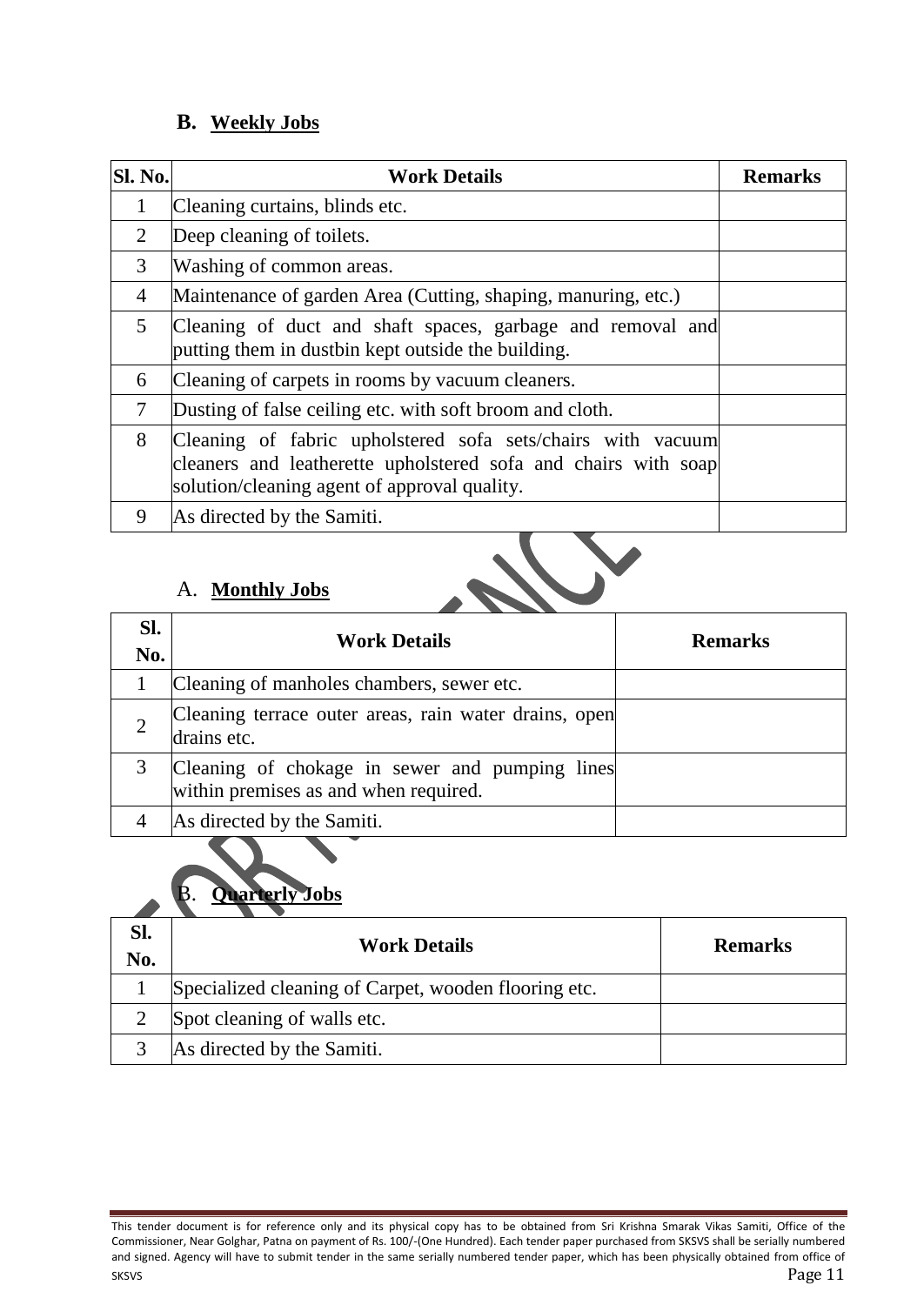## **TECHNICAL BID (Performa-I)**

## **"HOUSEKEEPING SERVICE AT OFFICE OF THE COMMISSIONER, PATNA DIVISION**

| 1. | Name of Tenderer                           | $\bullet$<br>$\bullet$            |  |
|----|--------------------------------------------|-----------------------------------|--|
| 2. | Full Address with<br>Telephone/Mobile Nos. | $\bullet$<br>$\ddot{\phantom{0}}$ |  |
|    | (A) Head Office                            | $\bullet$<br>$\bullet$            |  |
|    | (B) Branch/Local Office                    | $\bullet$                         |  |
| 3. | E-mail ID                                  |                                   |  |
| 4. | <b>Earnest Money Details:</b>              | $\ddot{\cdot}$                    |  |
|    | (Enclose Original                          |                                   |  |
|    | <b>Bank/Demand Draft)</b>                  |                                   |  |
|    | 1. Demand/Bank Draft No.                   |                                   |  |
|    | 2. Bank and Branch Name                    |                                   |  |
|    | 3. Amount                                  |                                   |  |

5. Details of Places where housekeeping services are being provided to Govt./PSUs or other major organizations (atleast 3 years experience).

| <b>Housekeeping</b><br>job carried<br>out during<br>the last 3<br>years | Name of<br><b>Organization</b> | <b>Nature</b><br>of Job | Area<br>covered | <b>Manpower</b><br>deployed | <b>Value</b> | <b>Experience</b><br>certificate/ Order<br>etc. |
|-------------------------------------------------------------------------|--------------------------------|-------------------------|-----------------|-----------------------------|--------------|-------------------------------------------------|
|                                                                         |                                |                         |                 |                             |              |                                                 |
|                                                                         |                                |                         |                 |                             |              |                                                 |

This tender document is for reference only and its physical copy has to be obtained from Sri Krishna Smarak Vikas Samiti, Office of the Commissioner, Near Golghar, Patna on payment of Rs. 100/-(One Hundred). Each tender paper purchased from SKSVS shall be serially numbered and signed. Agency will have to submit tender in the same serially numbered tender paper, which has been physically obtained from office of  $S$ KSVS  $P$ age 12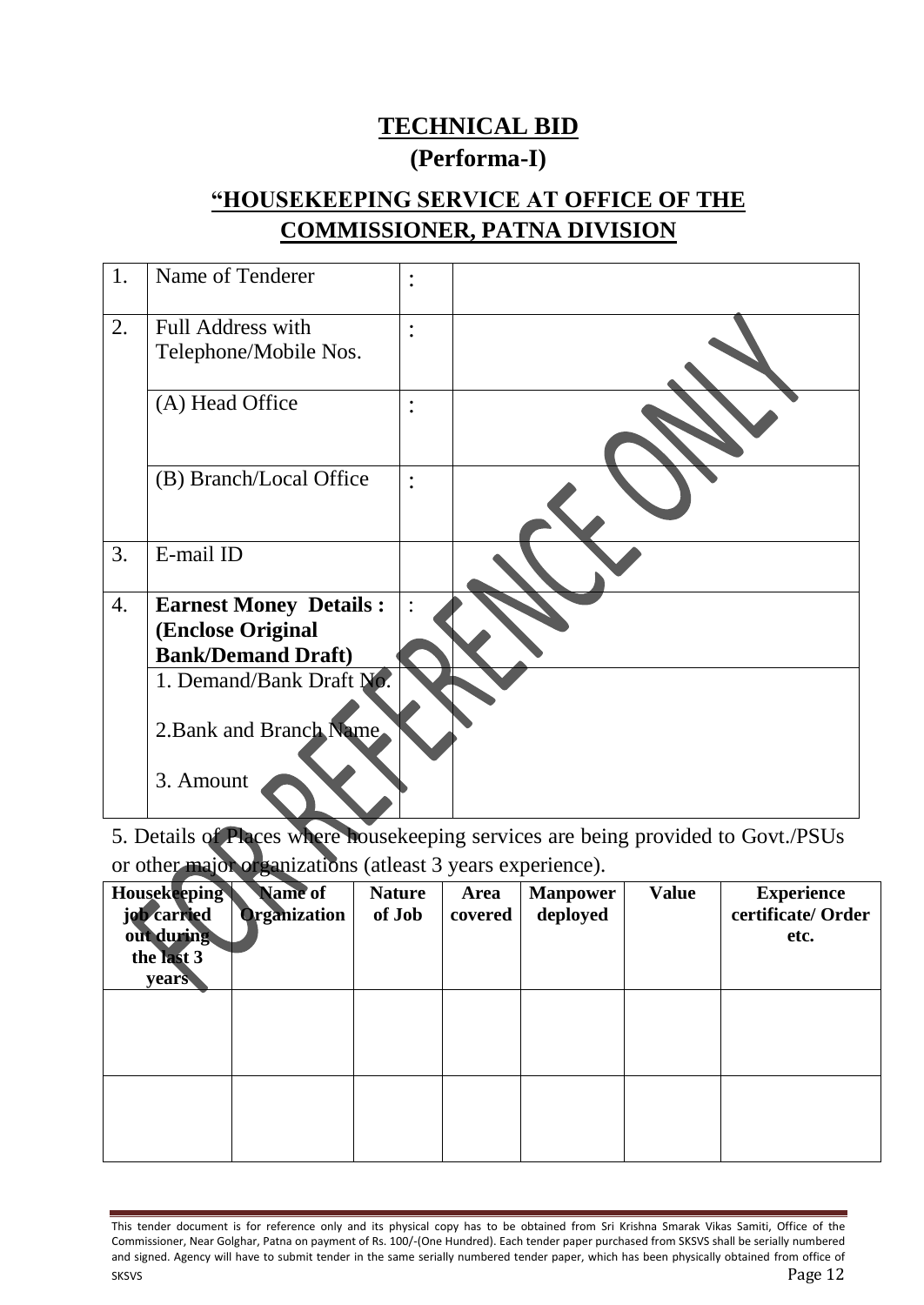| $\mathbf{b}$ | Company's turnover for the last three financial years<br>(2016-17, 2017-18 & 2018-19) (Attach details) |  |
|--------------|--------------------------------------------------------------------------------------------------------|--|
|              | PAN Card (Photocopy)                                                                                   |  |
|              | GST Reg. No.                                                                                           |  |

9. Any other relevant information related to housekeeping services, you would like to submit: (Enclose Extra sheet if required)

10**. Declaration: I/We declare that, the information given above is correct. In case it is found false/incorrect, at any stage, SKSVS may terminate the contract or take suitable action against me/us. I/We have read/gone through the terms, conditions, rules, guidelines etc. of the tender/housekeeping work, and agree to follow the same.**

Date: ……………. (Signature/s of the tenderer/Authorized person)

Place: …………… Full Name/s:

Designation:

Stamp:

**E** put Signature and name on every page of Bid Document and Enclosures.)

This tender document is for reference only and its physical copy has to be obtained from Sri Krishna Smarak Vikas Samiti, Office of the Commissioner, Near Golghar, Patna on payment of Rs. 100/-(One Hundred). Each tender paper purchased from SKSVS shall be serially numbered and signed. Agency will have to submit tender in the same serially numbered tender paper, which has been physically obtained from office of  $S$ KSVS  $P$ age 13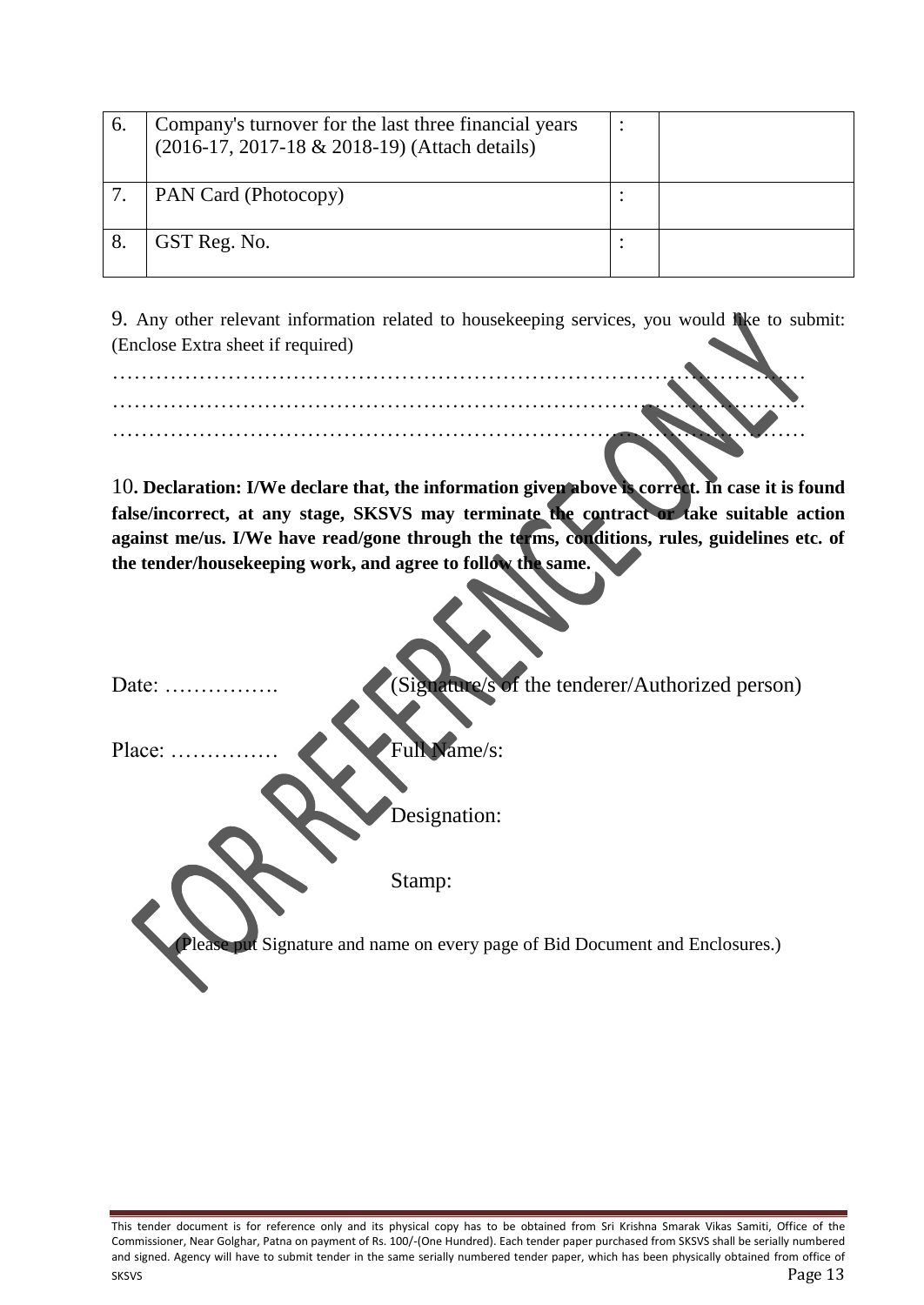#### *Prescribed Format for Undertaking*

I..................................................................... as authorized representative/ organisation declare that there is/are no pending cases in any court against me/organisation. I firmly declare that I have not been screened under debarred list/blacklisted in any of the clauses for providing the housekeeping services in any department i.e., Private/PSUs/ Government department under Government of Bihar.

During my service tenure if any of the information is found false/ incorrect/mislead or any hidden facts I will be liable to be punishable as per norms and necessary appropriate legal action may/can be taken against me/organisation.

I accept the above stated statement to the best of my knowledge.

**Authorized Signatory** *(with Name & Seal)*